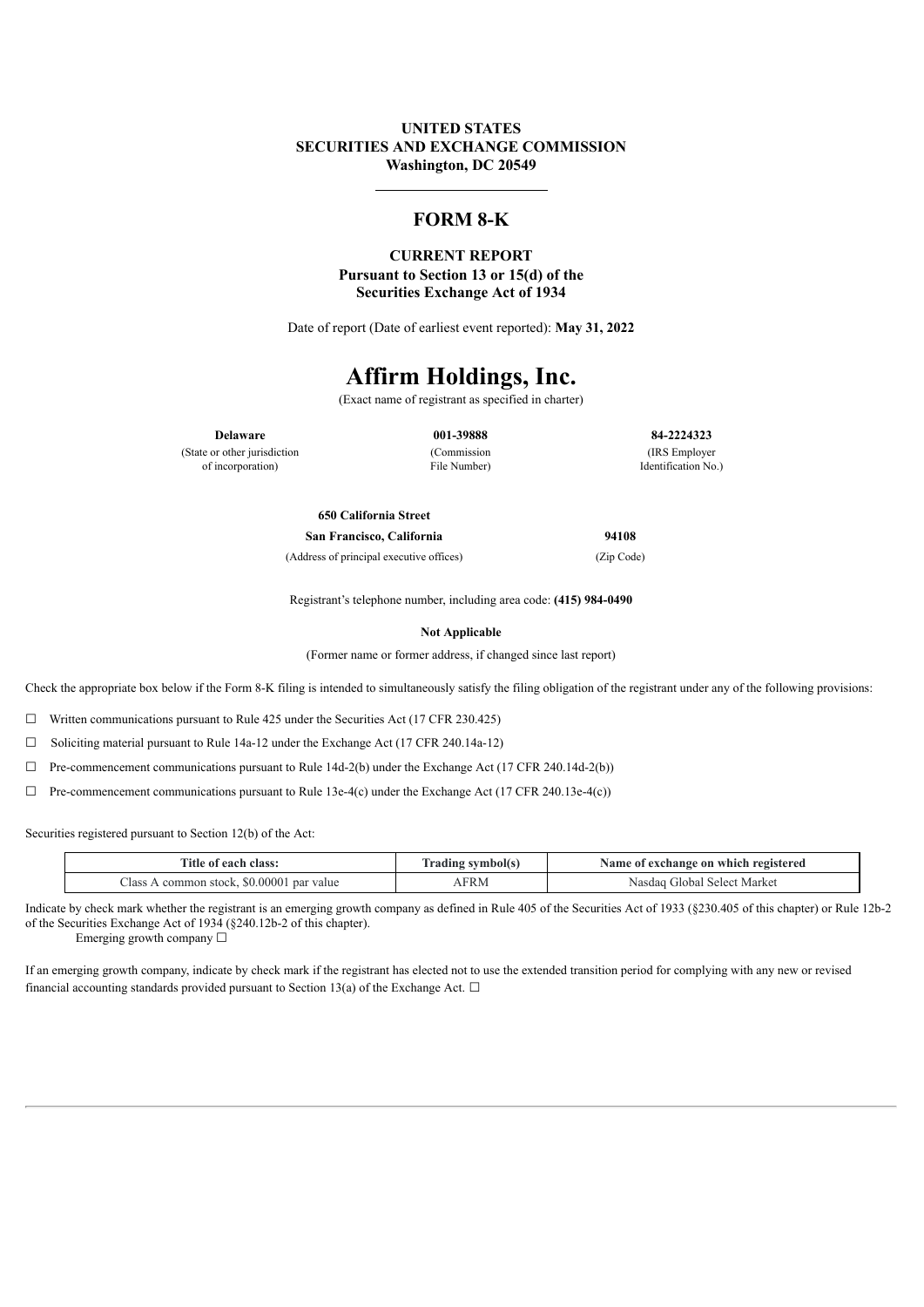#### Item 5.02. Departure of Directors or Certain Officers; Election of Directors; Appointment of Certain Officers; Compensatory Arrangements of **Certain Officers.**

On May 31, 2022, Silvija Martincevic notified Affirm Holdings, Inc. (the "Company") of her decision to resign as Chief Commercial Officer of the Company effective as of June 30, 2022. In connection with Ms. Martincevic's resignation, on June 6, 2022, Ms. Martincevic and the Company entered into a Transition Agreement pursuant to which Ms. Martincevic will serve as a consultant to the Company from July 1, 2022 to December 31, 2022 and receive an amount equal to one-half of her current annual salary of \$475,000 as compensation for providing those consultancy services.

Additionally, in connection with Ms. Martincevic's resignation, and in recognition of her prior service and contributions to the Company, the Transition Agreement further provides as follows:

- Ms. Martincevic will receive an additional amount equal to one-half of her current annual salary of \$475,000;
- the vesting of all outstanding stock options and restricted stock units held by Ms. Martincevic that were scheduled to vest between January 1, 2023 and June 30, 2023, representing an aggregate of 101,382 stock options and 12,151 restricted stock units, will be accelerated to December 31, 2022; and
- if Ms. Martincevic timely elects to continue receiving group medical insurance under the continuation coverage rules of the Consolidated Omnibus Budget Reconciliation Act of 1986 ("COBRA"), the Company will pay the monthly employer contribution to the applicable COBRA medical benefits for a period of up to 12 months following the termination of Ms. Martincevic's employment with the Company.

The Transition Agreement also provides for a customary release of claims in favor of the Company and certain other standard provisions.

2